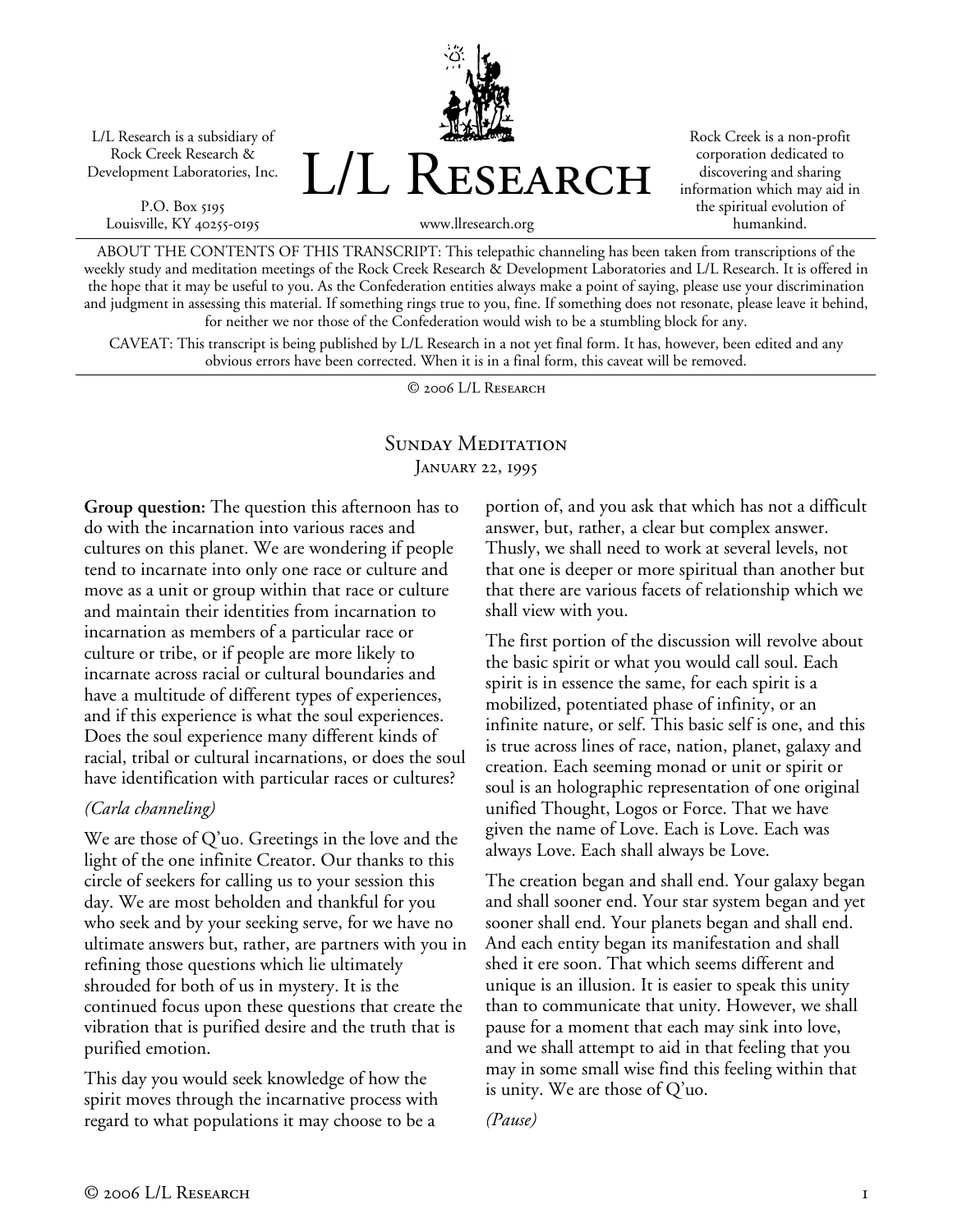We are those of Q'uo. Feel that wind of spirit that has allowed you the creation of your unique personality. Personality can be seen to be shallow, that creature of one incarnation. However, the more basic personality is the child of many, many incarnations. And so as with all that is manifest, you as an unique personality first found life a thing of reality by virtue of being slowly more and more aware of, not yourself, but your surroundings. And the process of individuation began.

Imagine that you, spirit just born, sprung from the Creator's fertile love, sailed through many, many universes and saw many, many beautiful stars, constellations, vibrations of beingness and through many, many densities, many, many experiences you moved that infant soul until there was a choice, a preference, a bias. This star, this constellation, this planet. And one day you were water, or earth, or rock, or rain, or wind, or sand. And your incarnations had begun. Was this unity then forgotten? Not in the deep mind. This essential unity remains that truth which for all, moving through the densities, cannot be denied, for it is felt within as a heart's truth. It is not that you are like others—rather, you are all that there is. This is your foundation. This is that plinth upon which you build that creation which turns stone to statue and form to life. This is the rock upon which you may stand. You are one.

The second way which we wish to look at this question is that way of naming. We need not go through that process by which you have come to third density. You may simply accept, if you will, for the purpose of this working, that you did indeed rise in consciousness through various forms in first and in second density; that is, as elements and as plants and as animals and then came to the dawn of thirddensity experience. Once again, you may have wandered far from sun to sun, looking for third density. Or you may have chosen this particular planet to begin third density with. Choices are possible, not conscious ones as you know them, but rather like calling like.

However you chose, the planetary influence and the racial influence with which you began the long process of learning through incarnations remains that which has had the first biasing effect presenting the first catalyst giving you that turning of the archetypical mind's themes and biases which are

most deeply rooted within. For the Logos expressing as your sun body touches each planet differently, and, indeed, each portion of a planet somewhat differently, so that large masses of entities which are of a single racial origin or national origin may be more probably biased similarly than those whose minds contain etchings of another set of planetary, racial or other influences.

Thusly, there is, to some extent, the experiencing of like calling like that expresses within the conscious mind as a feeling of comfort and of being at home with certain people; that is, with certain national groups of people or certain religious or spiritual groups of entities. Within these large divisions those within the same body of influences begin the work of learning what love truly is. And in doing this together, over many lifetimes, ways are created, and over more and more time, embellished upon and strengthened so that each culture, shall we call it, with its characteristic ways of dealing with ever eternal situations common to all of humankind, become more and more handy to the mind and useful to the commonsense, everyday spirit.

Just as national or spiritual groups of entities tend to speak one language or a language in a characteristic sense, so do different cultures have unspoken language and ways of communicating which do not travel well. The one known as P, for instance, spoke to this group concerning an American who does not take the hint and stop being a nuisance, for this entity, brought up within a culture which simply shuts the door and does not answer the communication by telephone or by mail, has no innate ability and certainly no desire to leap across the cultural divide which separates this entity from one who has been reared within a culture in which hospitality is an holy thing, and the bad company must needs figure out by hint and the tone of words that he has overstepped the bounds of courtesy.

Thusly, entities do indeed often incarnate again and again within one planetary and one racial or spiritual group.

Thirdly, the thrust of the question, we believe, centers about whether there is a spiritual value of one culture against or relative to the spiritual value of another. And so we must ask you to, again, wipe the mind clear. Now, each of you within this circle has experienced incarnation with a substantial percentage of incarnations upon one third-density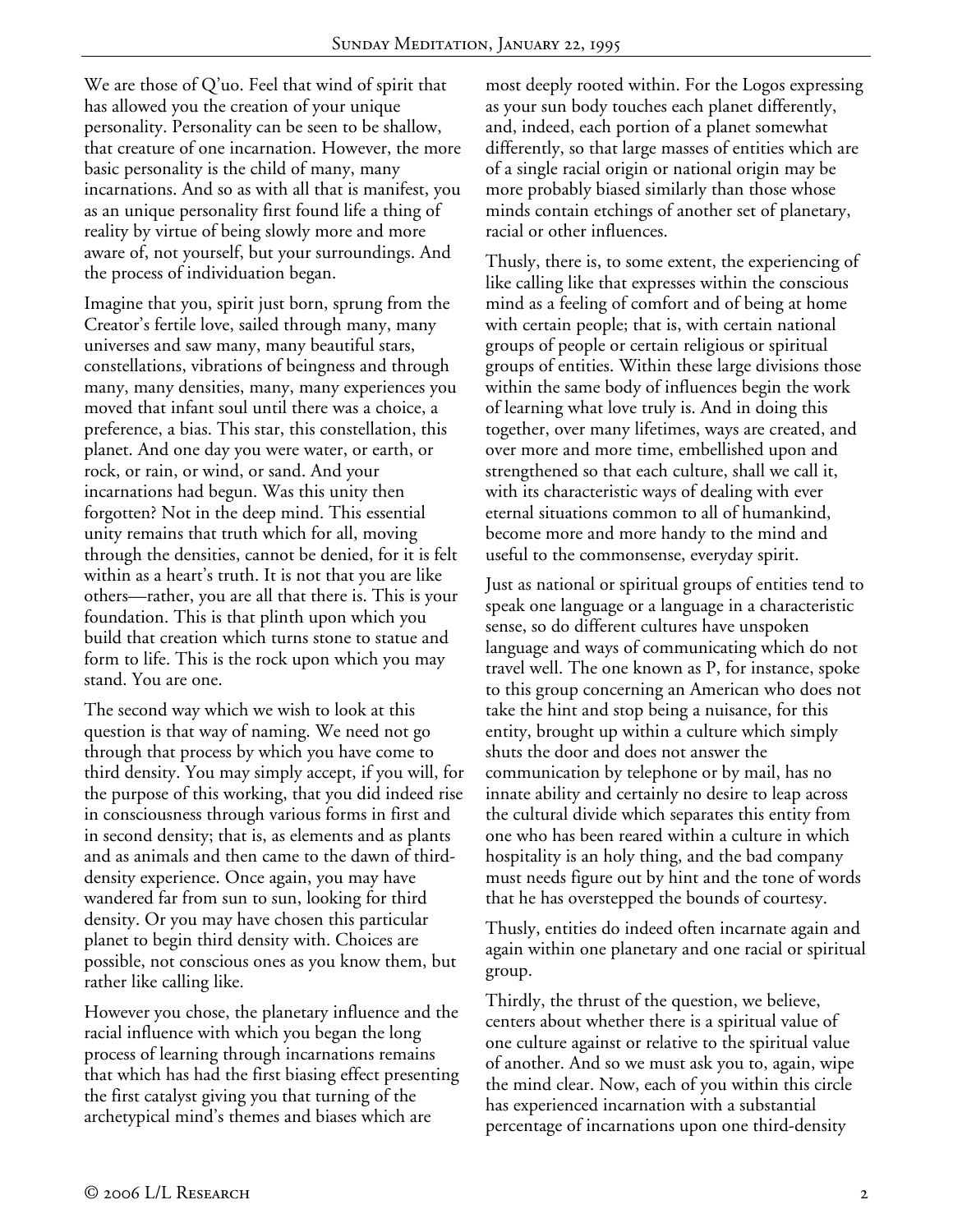planet, and within that planetary influence one nation, spiritual, or other group of that kind. However, in the fullness of time, as entities grow, as they wake up, spiritually speaking, and discover that there is much more to know about love than has been understood, shall we say, by any one group these entities naturally choose to begin the process of gleaning from other cultures, other nations, and other spiritual groups those subtleties of insight, those inner structures that lie behind the spoken word and conceived thought, each of which educates and trains the mind in certain patterns. Each pattern has its place and is its equally valuable teacher. Just as the physical entity which you now experience yourself as wishes to travel and broaden the understanding of what humankind is, so the soul or spirit chooses again and again to travel in other shoes, other bodies, other races, creeds and color, for each has something to offer.

To be humble in one culture educates. To be humble in another culture offers a completely different education. To be proud in one society is one kind of distortion of self unlike pride seen from the subtly but crystallinely different colorations of another culture's way of pride. We ask you then in this third way of seeing to imagine, if you will, the vast extent of time and space within which the soul first becomes familiar with one family at a time. Then, after many, many incarnations, one larger family, one national or spiritual group, and then one begins to travel, choosing those situations which shall fill out and energize that awareness gleaned so far. For in all of these learnings, in all of these environments, the spirit within expresses its essence in a desire for a return to the awareness of unity which was life and shall again be life without manifestation. The manifest spirit yearns endlessly for that zero within which all is one, for that and only that is the true nature of all who may hear or read these words. There is one original Thought. Each of you is that. Each of you has wandered far. Each of you seeks with grace and rhythm to complete the journey so long ago begun and perfectly encapsulated within each incarnation as that spiritual hunger within which always seeks the source of life, the truth of being.

As the harvest approaches, you well may find yourself within a family which cuts across all lines, for, again, like calls like. Certainly those who are wanderers are one such group. Those who have

wandered from different planets to this one may seem obviously different from each other as they have incarnated in various races and so forth. Yet that bond of shared experience, shared hunger and the biases that lie beneath words create spiritually oriented families which are service oriented and offer service instinctively, not only to each other but always there is the desire, however well or ill nurtured, to reach the hand of service to any other who may be served. It is in these often unusually varied groups such as your own that the heart of the lessons of love may begin again to become unified, as each soul now has sufficient experience in seeking the truth of self and the way of service to find commonalities that move beyond race, religion, nation and culture, and instead find residence in a common foundation of self within which that deep mind which is the archetypical mind of self has had sufficient experience in combining self with other selves across all boundaries that the unity beneath all distortions is dimly sensed.

Yet even the dimmest of inklings of this underlying unity act like the explosion or the fireworks, tossing the entity experiencing this unity into a kind of excitement that only the experience of love itself can engender. And once this underlying unity is sensed personally the days of the personality that you now think yourself to be are numbered. The soul which has awakened to the truths that lie beyond the archetypes now has the energy to work through those rich sources within of wisdom and of truth, now has the sufficient reason to attempt to penetrate each and every archetype, becoming one who can assume characteristics which are archetypical in a cleanly pure way, finding within these time-worn structures not only the elegance of internal logic within these systems but also the doors which shall open when one comes at last to a realization that is at the end of each and every archetype or leitmotif.

For instance, in many, many experiences of grief it is an experience and then an experience, and so forth. The experiences add up. They are as they are; but in a course of a million incarnations, at some point the pure and undiluted tone which is grief within you sounds, and suddenly you have experienced for the first time a true grief, a grief which lights up grief incandescently. This tone sounds through all of the infinite creation and is a thing of utmost beauty, and this rich experience retires within that soul the need to experiment with grief, for it has been purely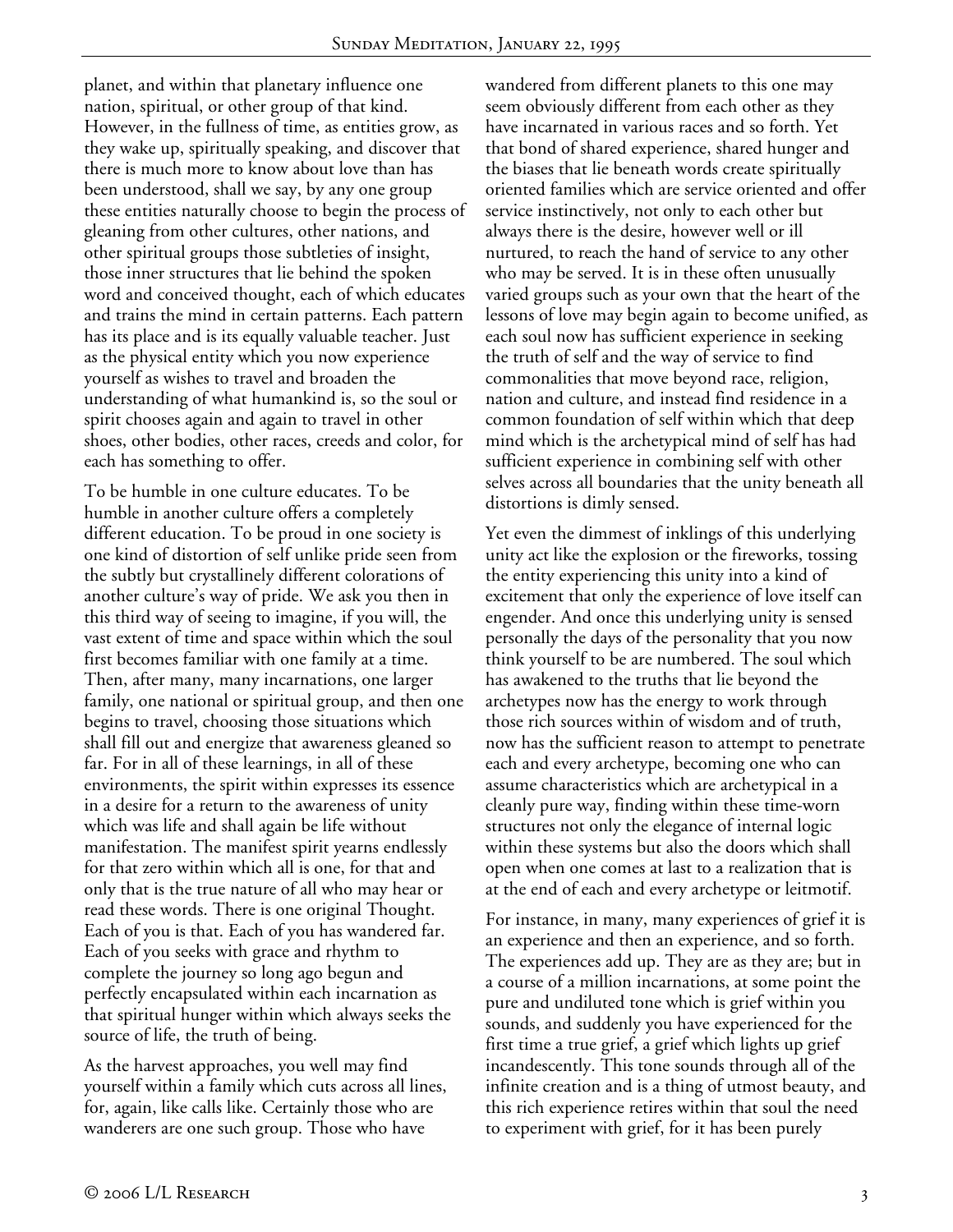experienced and is no longer that which must be studied.

Is there a spiritual connotation, then, to races? All races have great spiritual treasurers to share, both what you would call positively and negatively. In all things, however, the spirit of each remains equal, and thus all cultures, all nations, all groups are equal. All contain the same love. You shall experience that which you choose to until nothing calls you into flesh.

We would at this time urge you to gaze gently upon all beings and to give to each your best attempt at service, not weighing one against another, yet at the same time we do encourage you to follow the heart, for when like does find like then learning may be swifter for both. And the group which learns together becomes a blessing not only to itself and to its members but as it reaches out from that home within a certain and sure blessing to humankind.

At this time we would transfer to the one known as Jim. We are those of Q'uo, and leave this instrument in love and in light.

## *(Jim channeling)*

I am Q'uo, and greet each again in love and in light. We are privileged at this time to offer ourselves in the attempt to speak to any further queries which those present might have for us. Is there a further query?

**P:** Yes, I would like to ask a question which was put to me by another person. The question is about a situation where a person feels very strongly what we may call love or a certain attraction to another entity but that person doesn't have the same feelings. Could you shed some insight about that situation, what it may mean how the two entities help each other to reach a certain level of harmony?

I am Q'uo, and believe we have the gist of your query, my sister. Please query further if we do not satisfy you.

If entities have a desire to experience love to the best of their understanding of this concept then the desire will be to give love without expectation of return, for that which is love is that which gives rather than that which takes, though it is true that love, when fully experienced, is that which both gives and receives. However, the concept which you have spoken of here is that which is felt by one and

not another, and in this case there is the participation in what is felt to be love by one and not the other. Therefore, the one who feels the love, if it be love indeed, then this entity would desire to give to the other that which the other wished and this entity would seek, then, to know the desires of the other, and, once having ascertained what these desires were, would bend every effort to satisfy these desires.

For entities to truly know love it is necessary to surrender whatever idea the self may have as regards the nature of love and then to be moved by the power of love. In most cases, in our opinion, upon your planet at this time entities perceive only portions of love, those portions which are more to their own desires and definitions, those aspects of love which are more likely to feed their selfidentified needs, and, therefore, the experience of love is only partial. If one wishes to truly be of service to another by loving another one must determine what service is desired by the one loved.

Is there another query, my sister?

**P:** Not at this time. Thank you.

I am Q'uo. And we thank you, my sister. Is there another query?

**Carla:** I would like to follow it just a little further. If the person who doesn't love wishes to serve the person who loves, the surface impulse is to say that the way to serve that person is to allow that person to love you, allow that person to fulfill his desire. Now, practically, I feel this is a wrong answer, but I don't know how to untangle free will and service and just how to put it clearly. Could you comment in a way that clarifies?

I am Q'uo, and though we are aware of your query, my sister, we also agree that in the situation in which you are describing there is some complexity and lack of clarity which makes a clear and definite answer difficult, for there are circumstances within your culture which require certain behaviors and commitments that put a kind of boundary on love so that love may be experienced more purely by those who are entered into the mated relationship that you call marriage. Thus, love is not freely given to all, but finds the need to be given in such and such a manner within boundaries which entities have agreed to.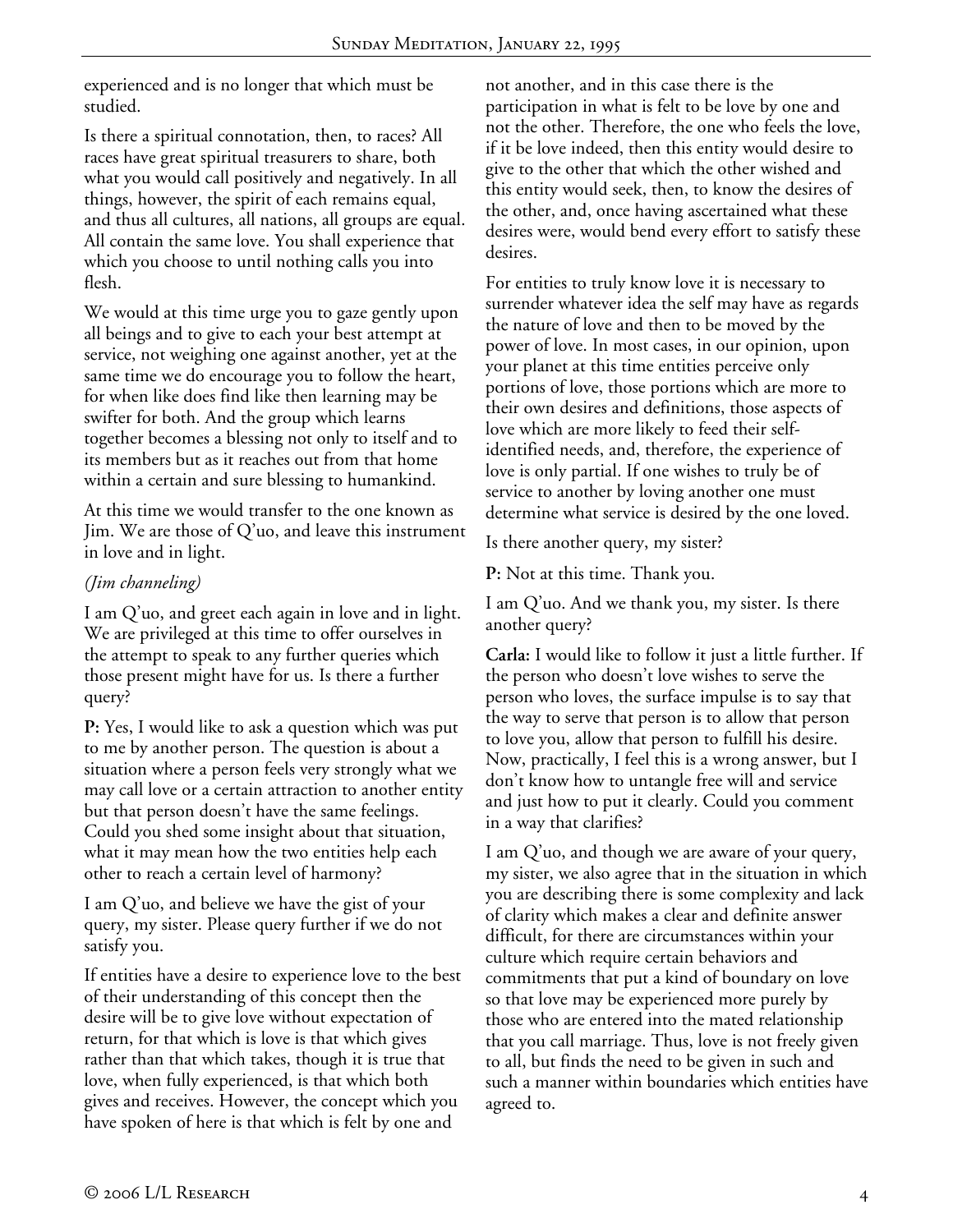Thus, in a mated relationship when an entity moves beyond the boundary to share what is perceived as love with a person other than the mate, then it is that the difficulties and confusions arise, for it is not the accepted practice within most of your cultures for entities to share the full ramifications of love with any but the mate. So it is a situation in which each entity must use the personal and most profound, shall we say, moral standard to judge what is acceptable to be shared of love with one who is not the mate.

We find that the purest form of love which requires no return or action of any kind may be shared with all, for this is the love of the Creator within the heart of each for every other portion of the Creator that is recognized. However, when entities find a need to make conditions and requirements and desire certain returns from their expression of love to another that is not within the mated relationship then we have the confusions of which we spoke. In this instance we cannot give direct advice, for this is, in our opinion, an infringement upon free will. But we can suggest that entities that are in a relationship with another look deep within the heart to see where love resides for another and find within the self the small voice that is speaking the known truth, shall we say, for each entity knows beyond all rationalization what is love, what is its truest expression within each situation. And, while recognizing all cultural boundaries, will be able to affect this true loving, even if the true loving is to reject a portion of that which is offered from another.

Is there a further query, my sister?

**Carla:** I'm just working on this one point and if you will forgive me I would like to go a little further. Is that all right?

I am Q'uo, and we are quite ready to speak to any query, my sister.

**Carla:** Thank you. The way it feels to me reminds me of when Don was asking Ra how he could serve our fifth-density negative friend. He wanted to find some way to be of service to this friend who wanted to stop our communications with Ra, and Ra couldn't get through to him that the very essence of the service that he wanted was to stop the contact. Besides stopping the contact there was no other service from Don that he actually wanted. It just feels like this situation is one where what the teacher wants infringes on P's free will and is a desire for an

object rather than the love of a person, because in getting what he would want he is walking all over the truth and asking P to be untrue to the feelings within her which say this is not the one. I just don't know any good way to line it out in a simple way, but it feels like the same kind of situation. If you would comment on that to any extent I think that's the end of my thoughts on the subject. Thank you.

I am Q'uo, and we would agree that this subject is one which requires a good deal of thought. Indeed, this is our recommendation that the meditative state is the means by which the true voice of each may be heard and the most appropriate expression of love experienced. We realize that there is a certain purity to the naiveté that the one known as Don expressed in the queries to Ra concerning serving the negatively oriented entity, and there is a certain purity and naiveté in the situation in which you speak, if the one known as P would receive the offerings of love from the entity that is in question. However, there is also the need to respond to the cultural practices that we have mentioned and the need to seek within for the deepest form of service, for all services are not equal.

This was the point that those of Ra were attempting to make to the one known as Don. What is the deepest service? To simply open the self to receiving love from any entity that would offer it in any form that the entity would offer it, or is there the need to consider other ramifications? Is the highest form of service to allow an entity to break its word to another? Is the highest form of service to simply reject another entity? Is there the need to find another means by which love may be expressed? These are queries which we know each has considered this day, and these are queries which we may not answer for you, for there is value in finding answers for yourself that we would not take from you.

Thus, we must bate our answers as we have, but we may recommend to each the value of seeking within meditation the answers for the self from the self, for we assure you that they are there within your very heart, and though the answer may be difficult to put into experience and into action there is value in so doing.

Is there another query at this time?

*(No further queries. Thanks from all expressed.)*